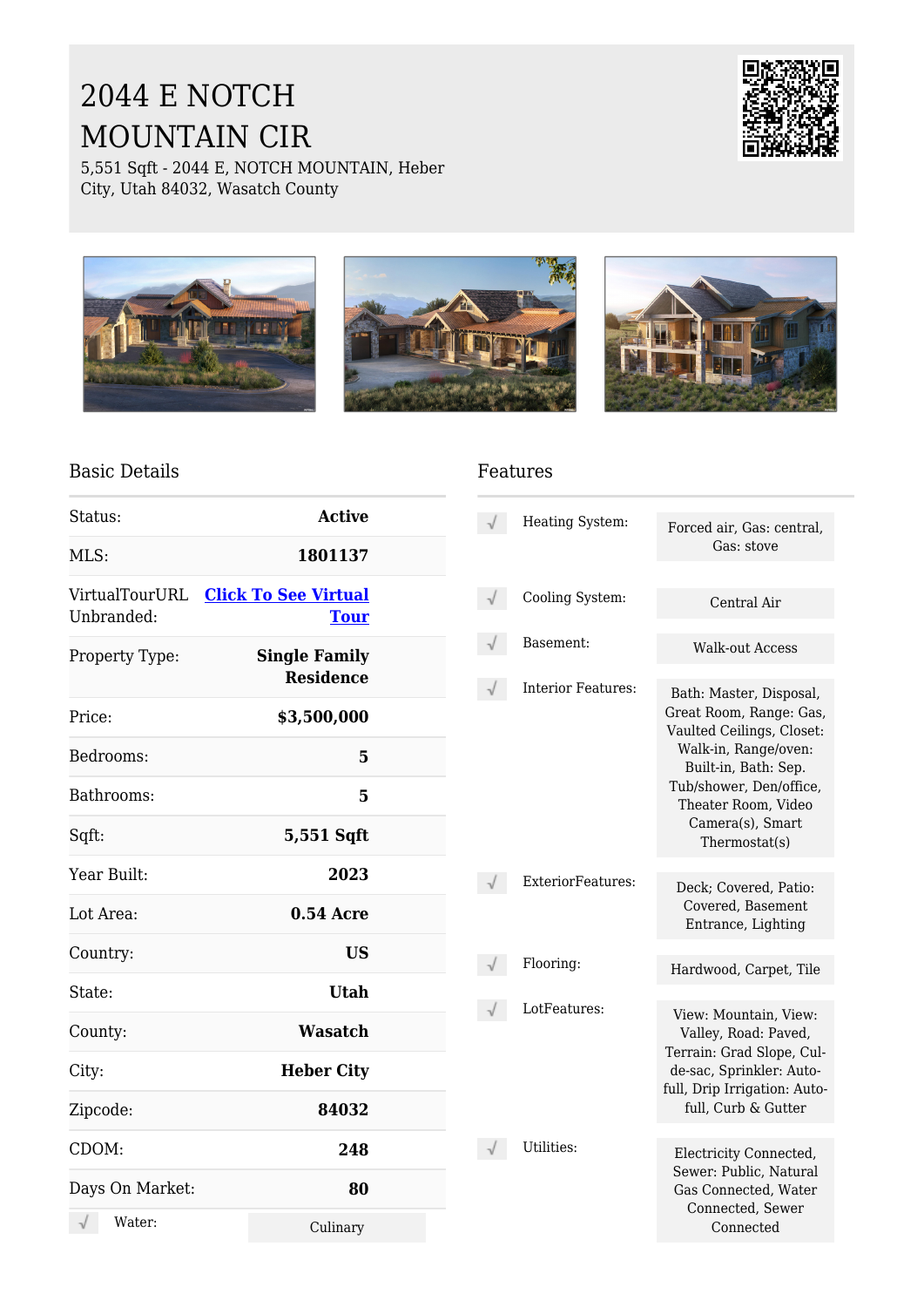$\sqrt{ }$ 

Style: Rambler/ranch

Subdivision: **RED LEDGES**

## Address Map

| Street:          | <b>NOTCH MOUNTAIN</b>       |  |
|------------------|-----------------------------|--|
| Street Number:   | 2044                        |  |
| Street Suffix:   | <b>CIR</b>                  |  |
| Longitude:       | W112° 35' 12"               |  |
| Latitude:        | N <sub>40</sub> ° 30' 25.2" |  |
| StreetDirPrefix: | E                           |  |

#### $\sqrt{}$

Sewer: Sewer: Public, Sewer: Connected

CommunityFeature  $\sqrt{ }$ Clubhouse s:

## Additional Information

| Office Name:               | <b>Summit Sotheby's</b><br><b>International</b><br><b>Realty - 625 Main</b> |  |
|----------------------------|-----------------------------------------------------------------------------|--|
| List Office ID:            | 70452                                                                       |  |
| ParcelNumber:              | 00-0021-1665                                                                |  |
| Stories:                   | $\mathcal{D}_{\cdot}$                                                       |  |
| Parking Total:             | 3                                                                           |  |
| ElementaryScho<br>ol:      | J R Smith                                                                   |  |
| HighSchool:                | Wasatch                                                                     |  |
| ModificationTim<br>estamp: | 06/15/2022<br>17:26:18                                                      |  |
| PhotosChangeTi<br>mestamp: | 04/06/2022<br>17:17:01                                                      |  |
|                            |                                                                             |  |

#### MiddleOrJuniorS **Timpanogos Middle** chool:

| Appliances:               | Range Hood,<br>Refrigerator, Water<br>Softener Owned, Ceiling<br>Fan, Microwave, Dryer,<br>Washer, Freezer                                                                                     |
|---------------------------|------------------------------------------------------------------------------------------------------------------------------------------------------------------------------------------------|
| AssociationAmeniti<br>es: | Biking Trails, Gated,<br>Hiking Trails, Horse<br>Trails, On Site Security,<br>Pets Permitted.<br>Clubhouse, Concierge,<br>Fitness Center, Pool,<br>Playground, Golf Course,<br>Tennis Court(s) |
| PropertyType:             | <b>Residential</b>                                                                                                                                                                             |
| BathroomsFull:            |                                                                                                                                                                                                |